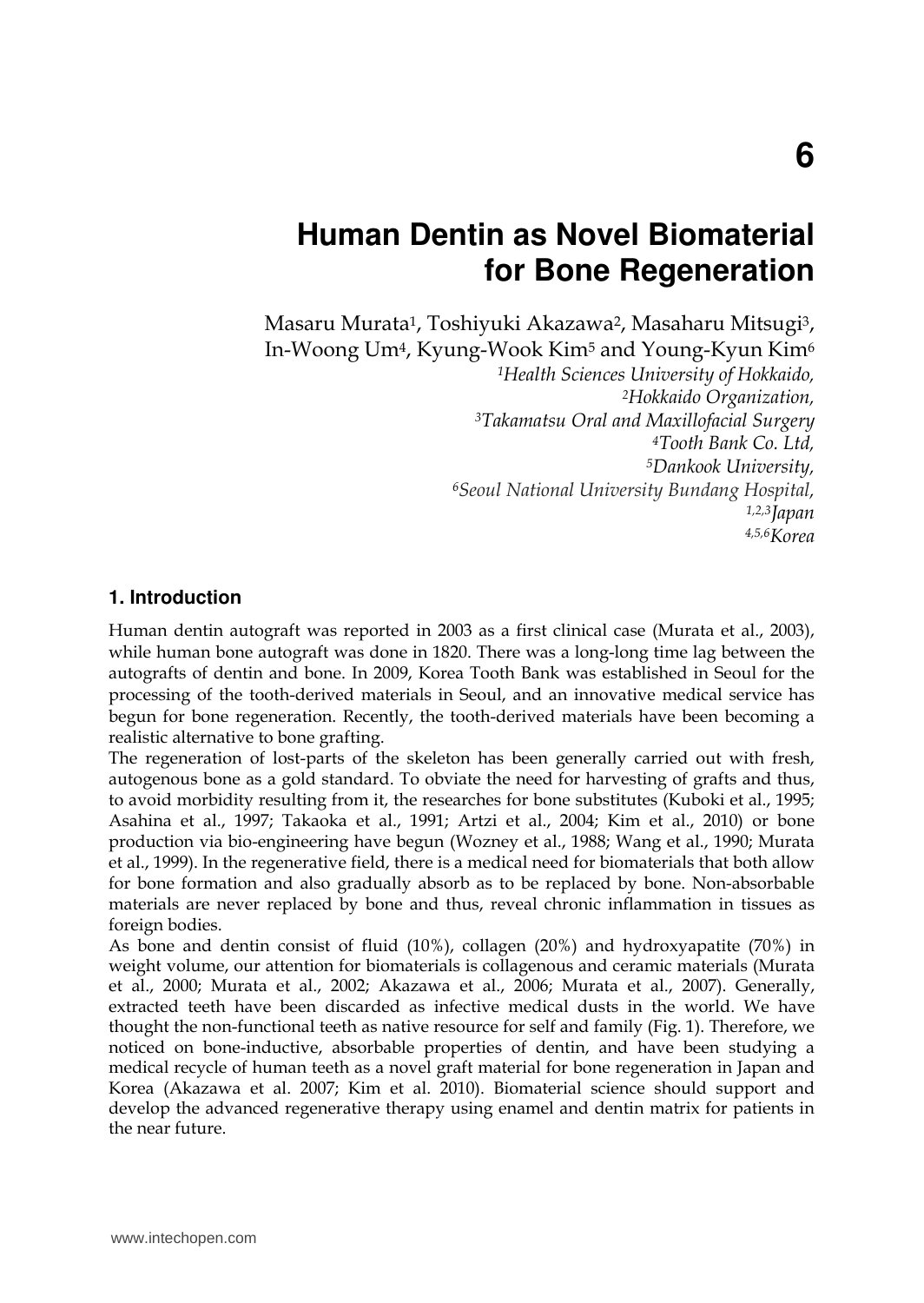In this chapter, human dentin will be introduced as novel biomaterial and also as carrier matrix of the recombinant human bone morphogenetic protein-2 (BMP-2) delivery for bone engineering.



a: whole appearance of molar.

b: divided tooth (E; enamel, D; dentin, P; pulp).

c: crushed tooth granules.

d: SEM photograph of calcified dentin after crushing and washing. Note; dentinal tubes

Fig. 1. Human wisdom tooth

## **2. Bone induction of human dentin**

In 1967, bone-inducing property in rabbit dentin was confirmed in the intramuscular pockets (Yeoman &Urist, 1967; Bang & Urist, 1967), after the discovery of bone induction by rabbit demineralized bone matrix (DBM) in 1965 (Urist, 1965). The rabbit studies reported that completely demineralized dentin matrix (DDM) induced bone at 4 weeks, while nondemineralized dentin (so-called, calcified dentin) induced bone at 8-12 weeks after implantation (Yeoman & Urist, 1967). In our study, human DDM including small patches of cementum derived from wisdom teeth, and human DBM derived from adult femur induced bone and cartilage independently in the subcutaneous tissues at 4 weeks (Murata et al., 2010a). The delayed inductive properties of the calcified dentin and bone may be related to the inhibition of BMP-release by the apatite crystals. Highly calcified tissues such as cortical bone and dentin are not earlier in osteoinduction and bone fornmation than spongy bone, decalcified bone (DBM), and decalcified dentin (DDM) (Huggins et al., 1970).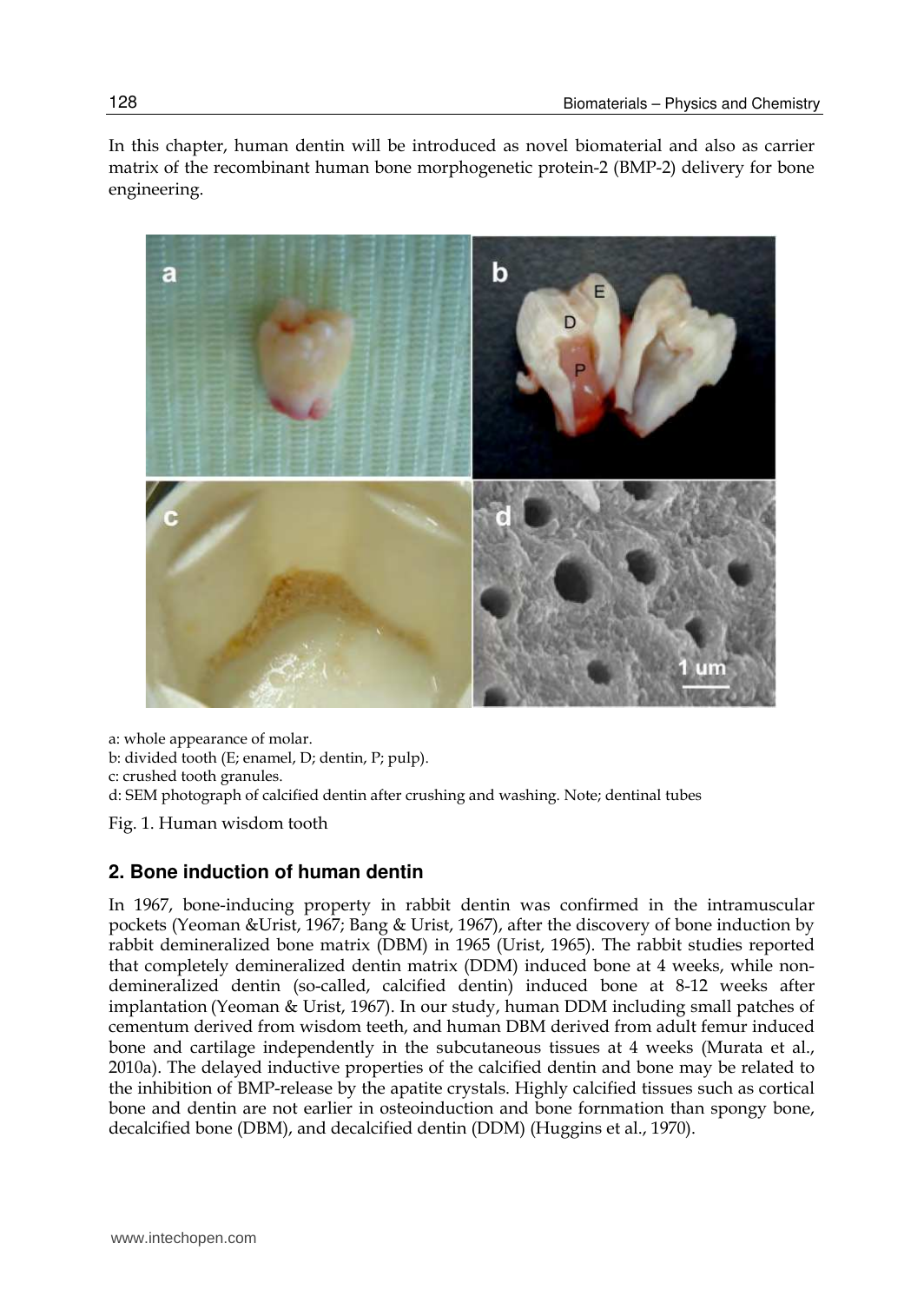Dentin and bone are mineralized tissues and almost similar in chemical components. Both DDM and DBM are composed of predominantly type I collagen (95%) and the remaining as non-collagenous proteins including small amount of growth factors (Finkelman et al., 1990). In other words, DDM and DBM can be defined as acid-insoluble collagen binding bone morphogenetic proteins (BMPs), which are member of transforming growth factor-beta (TGF-β) super-family. BMPs were discovered from bone matrix (Urist, 1965; Sampath & Reddi., 1983), and had bone-inducing property in non-skeletal site (Murata et al., 1998). Animal dentin-derived BMPs were extracted with 4M guanidine HCl, and partially purified from rat, rabbit, and bovine (Butler et al., 1977; Urist & Mizutani, 1982; Kawai & Urist, 1989; Bessho et al, 1990). In addition, the concentration of TGF-β, Insulin growth factor-I (IGF-I) and Insulin growth factor-II (IGF-II) were detected in human dentin (DDM). Briefly, the three growth factors were measured in the following concentration (ng/μg 4M guanidine hydrochloride-EDTA protein): TGF-β (0.017), IGF-I (0.06) and IGF-II (0.52). All 3 growth factors were present in concentrations lower than that in human bone (Finkelman et al., 1990). Recently, both mature and immature types of BMP-2 were detected in human dentin and dental pulps (Ito et al., 2008).



a: SEM of DDM (granule size: 0.5mm), Note: smooth surface and no crack.

b: bone induction by DDM at 4 weeks.

c: SEM of DBM (granule size: 0.5mm), Note: micro-cracks and spaces of blood vessels.

d: bone induction by DBM at 4 weeks.

Fig. 2. Dematerialized dentin matrix (DDM) and dematerialized bone matrix (DBM)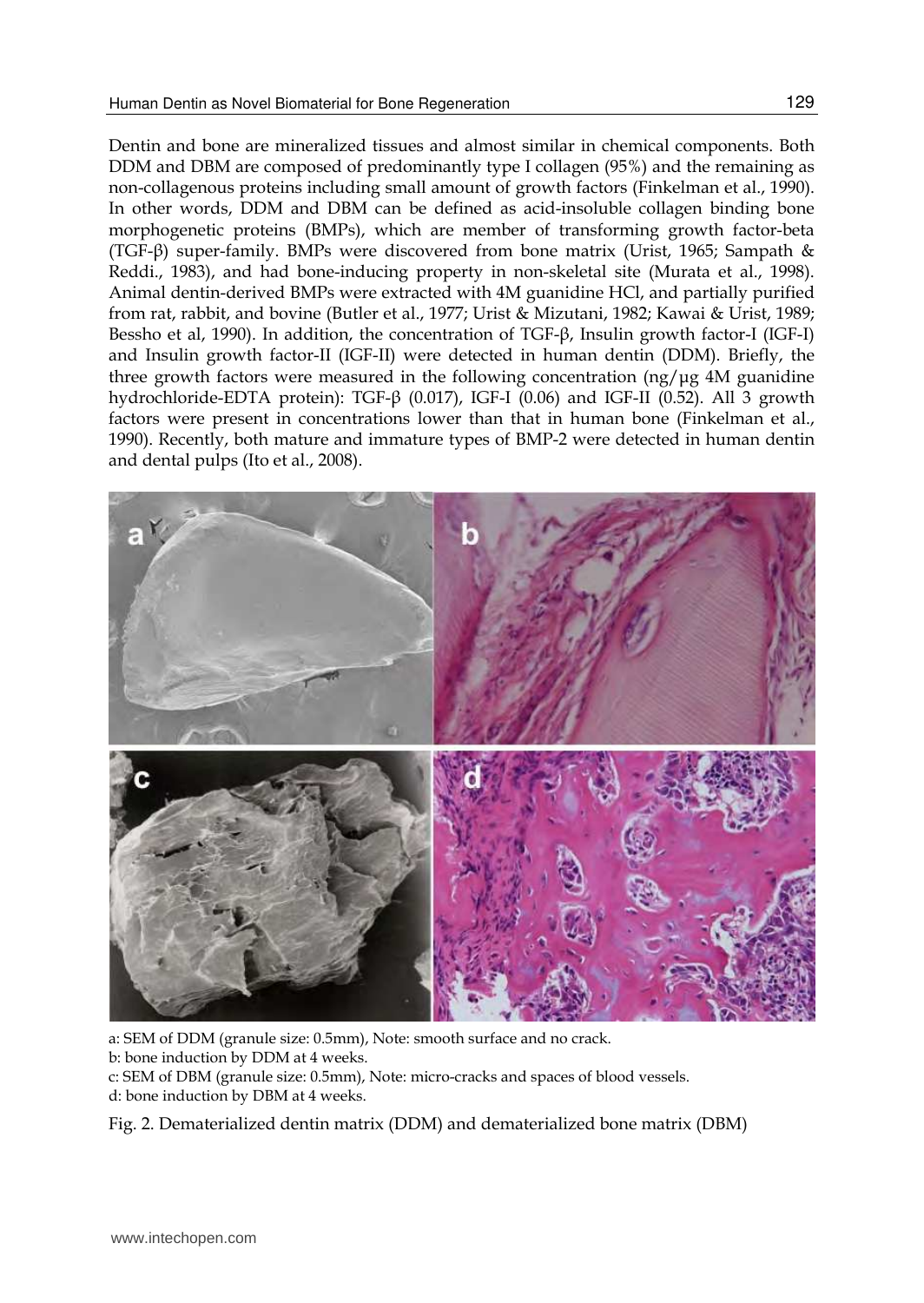Even after the demineralization of dentin, active types of BMPs bind collagen-rich matrices, similar to bone (Urist et al., 1973). The decalcified dentin (DDM) was known to be more active bone-inducing matrix than the calcified dentin (Yeoman & Urist, 1967), and roll type of decalcified dentin membrane revealed better activity of bone induction (Inoue et al., 1986).

Very interestingly, the demineralized treatment for bone and dentin increased their osteoinductivity and decreased their antigenesity (Reddi, 1974). These facts are scientifically very important for the processing procedures of hard tissue-derived graft materials (Kim et al., 2010; Murata et al, 2010a).

The acid-insoluble dentin matrix (DDM) after demineralization is an organic, absorbable material with original dentin structures. Human DDM, prepared from vital teeth-origin, were implanted into the subcutaneous tissue in 4 week-old nude mice, deficient in immunogenic reactions. The DDM induced bone and cartilage independently at 4 weeks after the subcutaneous implantation, similar to human DBM (Murata et al., 2010b). The independent differentiation of bone and cartilage was compatible to our previous study using ceramic and collagen combined with BMPs (Murata et al., 1998). The acid-insoluble collagen, DBM and DDM, possess the ability to coagulate platelet-free heparinized, citrated, and oxalated blood plasmas (Huggins & Reddi., 1973). Clotting constituents become denatured in contact with the insoluble coagulant proteins. The coagulation action of blood plasma by DBM and DDM should become advantageous for surgical operations. Collagenous materials has been commercially available as medical uses for more 30 years.

## **3. Clinical study of human dentin**

## **3.1 Case 1: Bone augmentation, 48 year-old man**

First clinical study was reported at 81st IADR conference, Sweden in 2003 that DDM autograft had succeeded for bone augmentation (Murata et al., 2003).

The aim of this pioneering study is to observe new bone formation in the tissues obtained from the dental implant-placed region after the DDM graft for sinus lifting.

## **Patient**

A 48-year-old male presented with missing teeth (#24-#26, #45-#47). Clinical examinations revealed an atrophied upper jaw in the region (Fig. 3,4). His medical history was unremarkable.

## **Surgical procedure 1**

Four teeth (#17,#18,#25,#28) were extracted and 2 molars (#17,#18) were stocked at -80℃ for DDM. His right occlusion was restored using dental implants as the first clinical step (Fig. 4b).

## **Preparations of DDM**

The autogenous DDM were obtained from non-functional vital teeth (#17, #18) (Fig. 4a). The molars were crushed by hand-made under the cooling with liquid nitrogen. The crushed tooth granules were decalcified completely in 0.6N HCl solution. The DDM granules including cementum were extensively rinsed in cold distilled water, and then freeze-dried (Murata et al., 2010a).

#### **Surgical procedure 2**

Sinus lifting procedure was done using autogenous dry DDM for bone augmentation (Fig. 3). At 5 months after the operation, 3 fixtures (FLIALIT-2®, FRIADENT) were implanted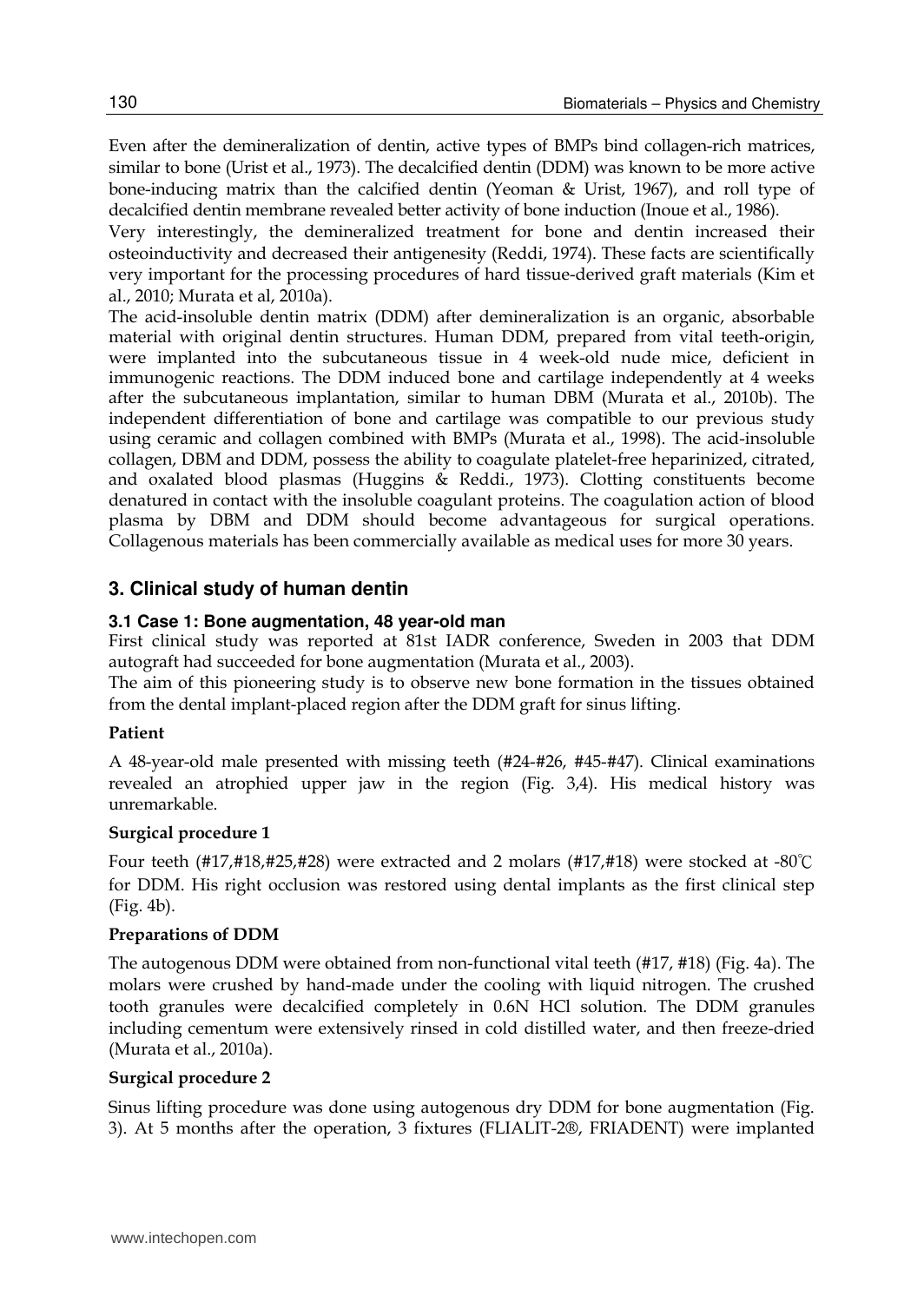into the augmented bone under local anesthesia (Fig. 4c). At the same time, bone biopsy was carried out for the tissue observation (Fig. 4d).



a: intraoral initial view (before operation), Note: 3 missing teeth and atrophied maxilla. b: oval shaped window c: autogenous DDM derived from 2 molars d: view just after DDM autograft

Fig. 3. Case 1: DDM autograft for sinus lifting, 48 year-old man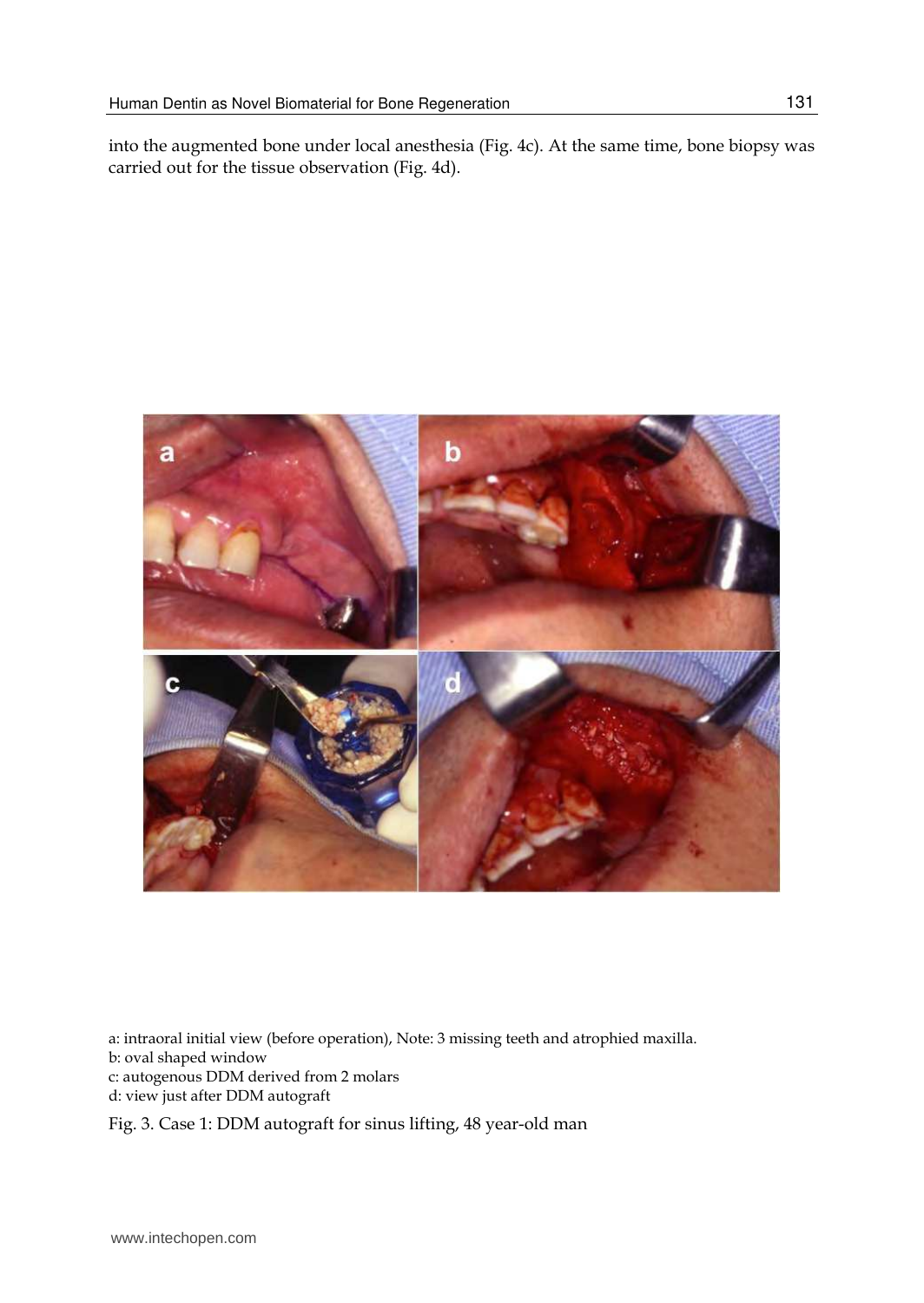

a: initial view, b: 4 months after DDM graft, c: dental implant placement, d: mature bone with marrow

Fig. 4. X-ray photography and bone biopsy

#### **Results and discussion**

The biopsy tissue showed that mature bone was interconnected with the remained DDM granules (Fig. 4d). We found that DDM facilitated its adaption of the grafted site and was slowly absorbed as new bone began to form.

#### **Conclusion**

This patient was successfully restored with the dental implants after the DDM autograft. These results demonstrated that autogenous dentin could be recycled as an innovative biomaterial.

#### **3.2 Case 2: Bone regeneration, 58 year-old woman**

#### **Patient**

A 58-year-old female presented with missing teeth (#12-#22). A clinical examination revealed an atrophied upper jaw in the section. Her medical history was unremarkable.

#### **Preparations of DDM**

The autogenous DDM were obtained from a non-functional vital tooth (#17). The second molar was crushed with saline ice by our newly developed tooth- mill (DENTMILL®, Tokyo Iken Co., Ltd) at 12000rpm for 30 sec (Fig. 5). Briefly, vessel and blade were made in  $ZrO<sub>2</sub>$ ,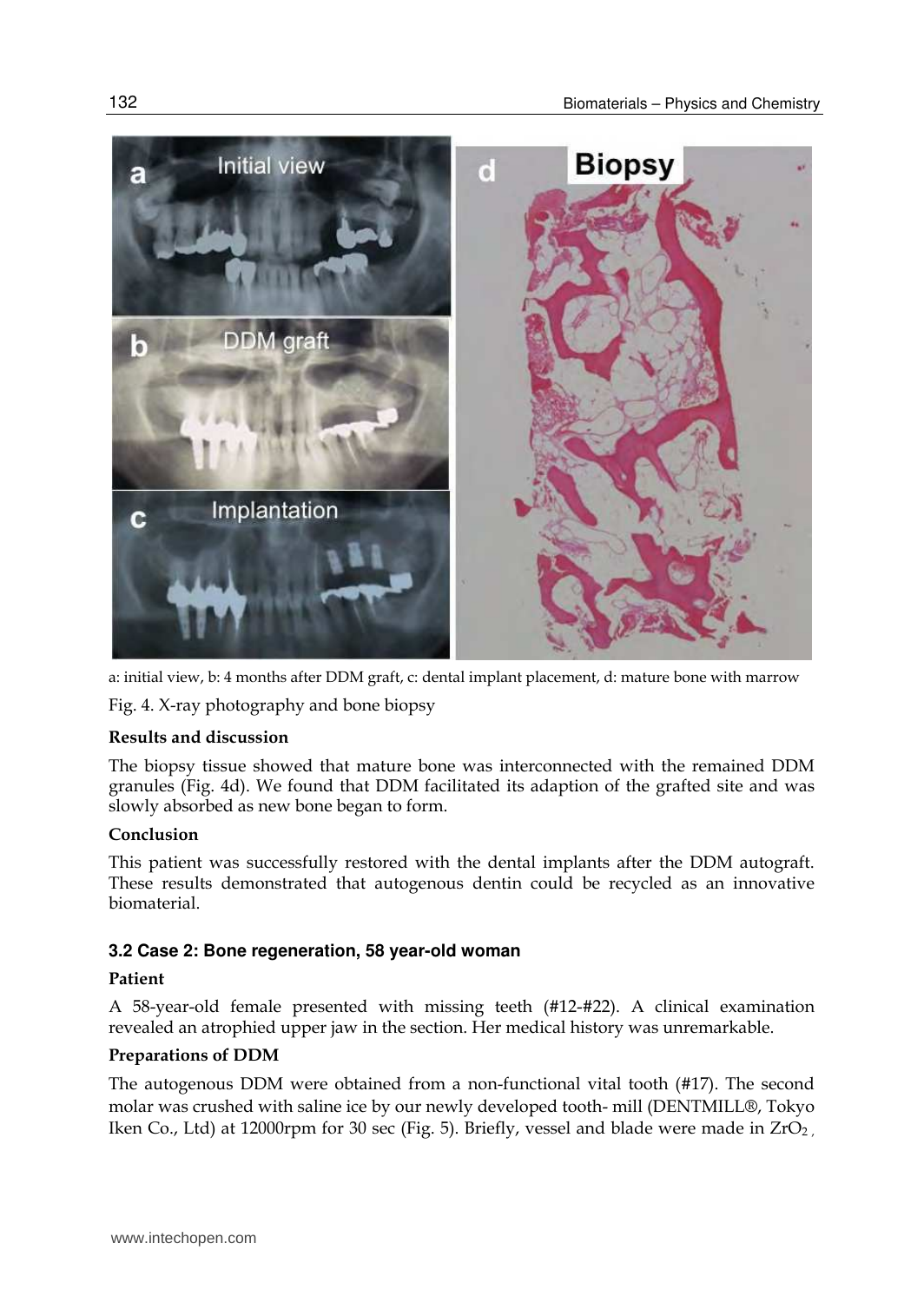which have gained the approval of Food and Drug Administration (FDA) for human use. The ZrO<sub>2</sub> ceramics were fabricated by sintering at 1400°C for 2 h after the slip casting of the mixture of  $ZrO<sub>2</sub>$  powder and distilled water (Fig. 5a). As the results of characteristics analyses of  $ZrO<sub>2</sub>$  objects, the contraction rate, the relative density, and the bending strength were 21%, 99%, and 400MPa, respectively. The automatic mill could crush a tooth and/or a cortical bone block  $(1x1x1cm<sup>3</sup>)$  under the condition of cooling using saline ice blocks  $(1cm<sup>3</sup>)$ (Fig. 5b). The crushed tooth granules were decalcified completely in  $0.026N$  HNO<sub>3</sub> solution for 20 min. The DDM granules including cementum were extensively rinsed in cold distilled water (Fig. 5e), (Murata et al., 2009; Murata et al., 2010a).



a: ZrO2 vessel and blade, b: tooth with ice blocks, c: stainless cover, d: mill, e: DDM granules before clinical use.

Fig. 5. Preparation of DDM using automatic tooth mill (DENTMILL®, Tokyo Iken)

## **Surgical procedure**

Splitting osteotomy and cortical perforations were performed in the atrophied jaw and the autogenous DDM were transplanted to the treated bone in 2006 (Fig. 6a,b,c). At 4 months after the operation, 3 same fixtures (Synchro-steppted screw type: diameter; 3.4mm, length; 11mm, FLIALIT-2® , FRIADENT) were implanted into the augmented bone under local anesthesia (Fig. 6b). At the same time, bone biopsy was carried out for the tissue observation.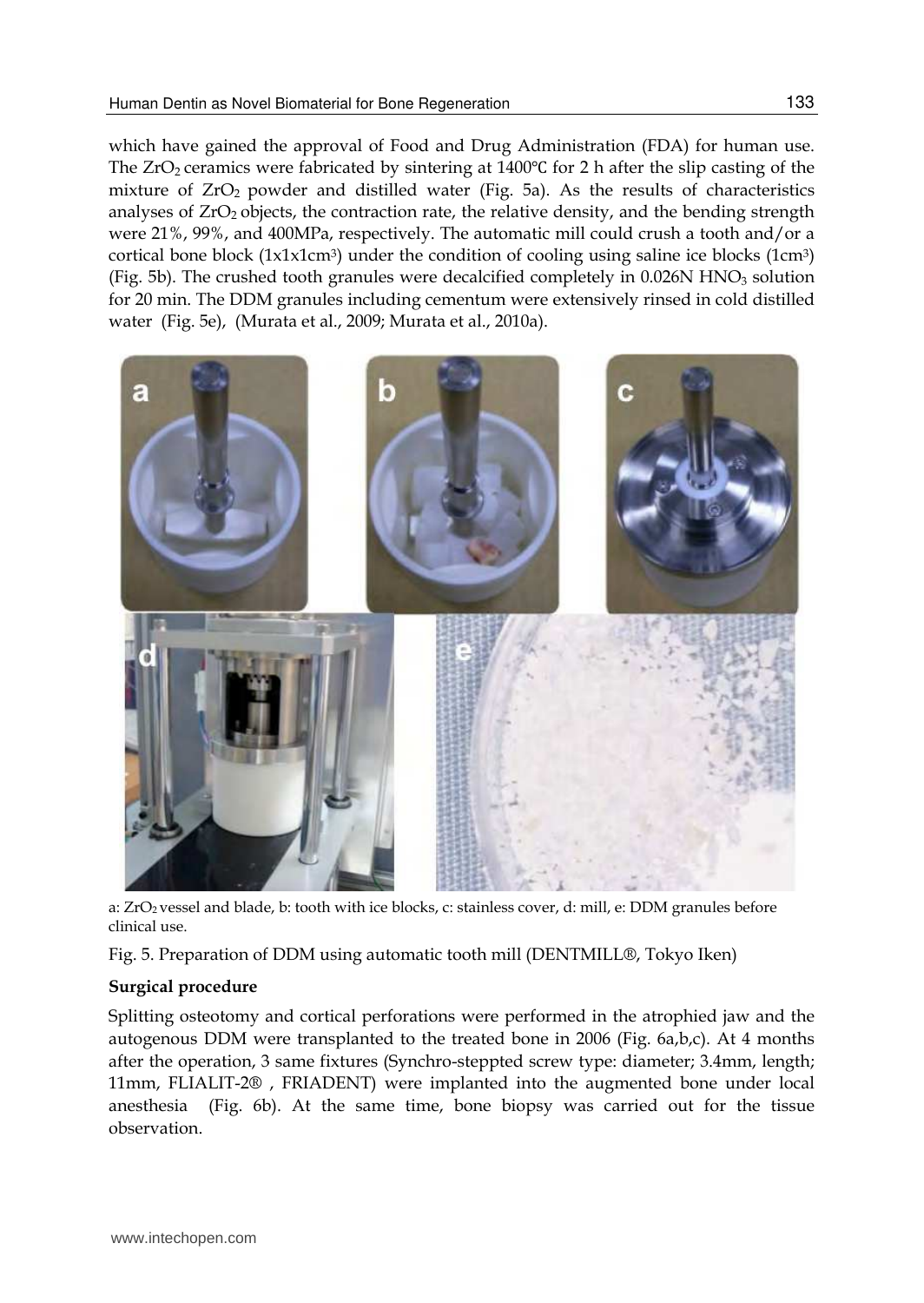## **Results and discussion**

The biopsy tissue showed that DDM granules were received to host and the biological width (4-6mm) was acquired. The DDM residues were partially observed during the implant placement. Bone biopsy revealed the DDM were remodeled by bone at 4 months. This patient was successfully restored with the dental implants after the DDM autograft (Fig. 6d). Though animal-derived atelocollagens have been generally used as medical materials, autogenous decalcified dentin is a highly insoluble collagenous matrix and a safe biomaterial.

## **Conclusion**

Human DDM granules from vital teeth are collagenous matrics with osteoinductive potency, and the human dentin can be recycled as autogenous biomaterials for local bone engineering.

Case 1 and 2 were approved by the Ethical Committee in the Health Sciences University of Hokkaido. All subjects enrolled in this research have responded to an Informed Consent which has been approved by my Institutional Committee on Human Research and that this protocol has been found acceptable by them.



a: 4 missing teeth and atrophied upper maxilla b: DDM autograft before suture c: just after operation d: final view after prosthetic restoration using dental implantation

Fig. 6. Case 2: Bone regeneration, 58 year-old woman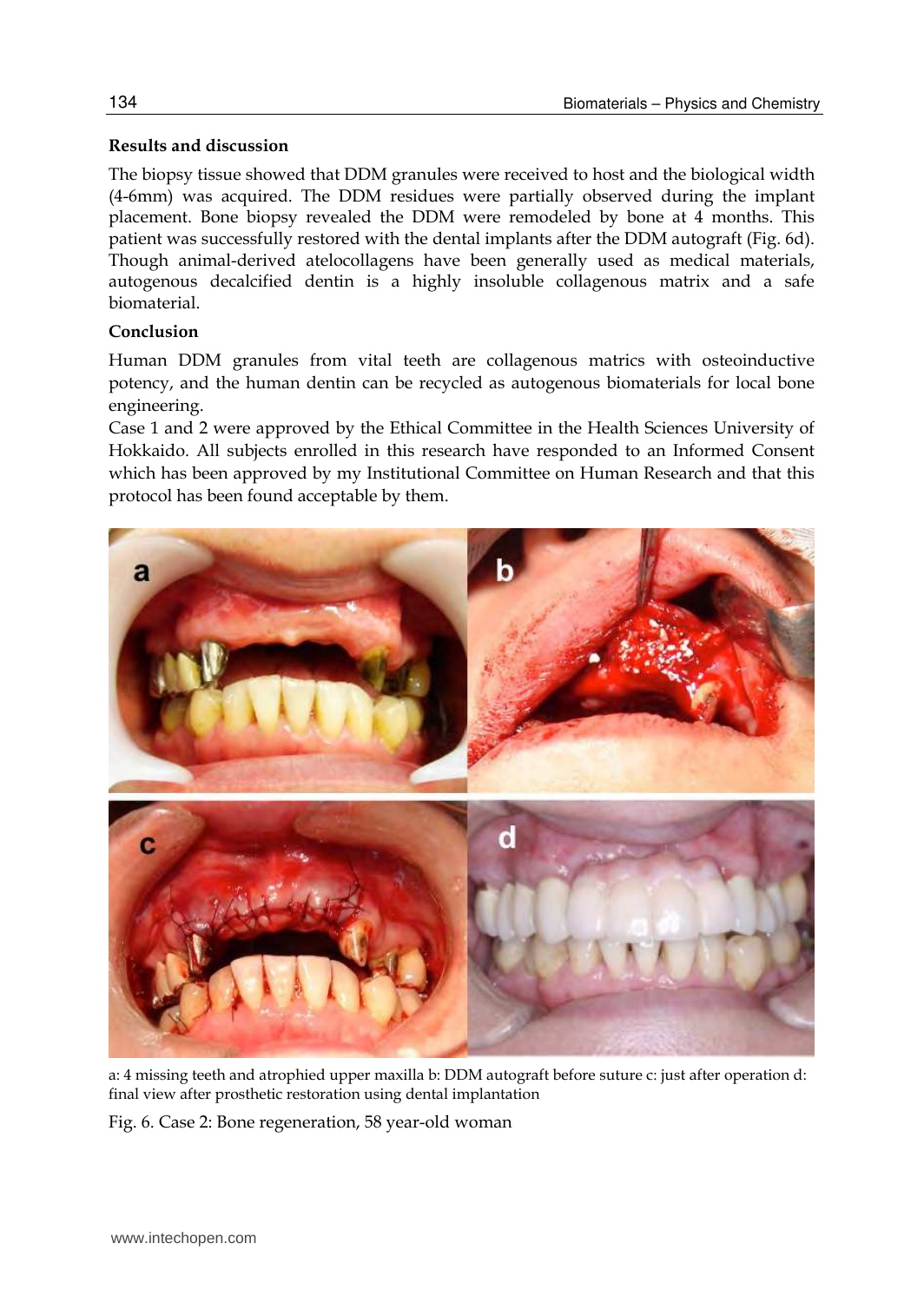## **4. Dentin scaffold for recombinant human BMP-2**

#### **4.1 Recombinant human BMP products**

BMP-2, 4, and 7 are strong accelerating factors of bone induction. Currently, BMP-2 and BMP-7 have been shown in clinical studies to be beneficial in the therapy of a variety of bone-related conditions including delayed union and non-union. BMP-2 (Medtronic Co.Ltd.) and BMP-7 (Stryker Biotech Co.Ltd.) have received Food and Drug Administration (FDA) approval for human clinical uses (fractures of long bones, inter-vertebral disk regeneration), by delivery in purified collagen matrix or ceramics. Moreover, the BMP-2 product has been approved for certain dental applications. BMP-7 has also found use in the treatment of chronic kidney disease. In 2002, Curis licensed BMP-7 to Ortho Biotech Products, a subsidiary of Johnson & Johnson.

#### **4.2 Acceleration of bone induction by BMP2 in human DDM scaffold**

The aim of the following study was to estimate the increase of the bone-inductive potency by DDM combined with BMP-2 in rat subcutaneous tissues.

#### **Composition of BMP-2 solution and DDM**

One hundred micro-liter of recombinant human BMP-2 solution (0.0, 0.5, 1.0, 2.0, 5.0μg of BMP-2) was mixed with 70 mg of human DDM in a sterilized syringe. The composite was called as the BMP-2/DDM. The DDM alone with 100μl of PBS was also prepared as a BMPfree control.

#### **Bioassay in rats**

Wistar rats (male, 4 week-old) were subjected to intraperitoneal anesthesia and incisions were added to the back skin under the sterile conditions. Each animal received three BMPcontaining composites (BMP-2/DDM) and one BMP-free control (DDM alone). The implanted materials were removed at 3 weeks after implantation, and prepared for histomorphological examinations. All procedures were followed the Guidelines in Health Sciences University of Hokkaido for Experiments on Animals.

## **Histological findings and Morphometric analysis at 3 weeks**

In the BMP-2 (5.0μg)/DDM (70mg) group, bone with hematopoietic bone marrow developed extensively at 3 weeks. Chondrocytes were found only in the BMP-2 (0.5,  $1.0\mu$ g)/DDM groups (Table 1). The BMP-2 (2.0, 5.0 $\mu$ g)/DDM groups accelarated bone induction predominantly (Fig. 7). In the DDM alone group, mesenchymal tissue was seen between DDM particles, and hard tissue induction was not observed at 3 weeks (Fig. 8). Morphometric analysis demonstrated that the volume of the induced bone and marrow increased at BMP-2 dose-dependent manner, while the DDM decreased at the dosedependent (Table 1). Briefly, the volume of the bone and marrow in BMP-2 (1.0μg)/DDM and BMP-2  $(5.0\mu$ g)/DDM showed 3.7% and 26.3%, respectively. BMP-2  $(0.5\mu$ g)/DDM showed 0.0% and 4.0% in the volume of bone and cartilage, respectively.

#### **Conclusion**

BMP-2 strongly accelerated bone formation in the DDM carrier system. DDM never inhibited BMP-2 activity and revealed better release profile of BMP-2. These results indicate that human recycled DDM are unique, absorbable matrix with osteoinductivity and the DDM should be an effective graft material as a carrier of BMP-2 delivering and a scaffold for bone-forming cells for bone engineering.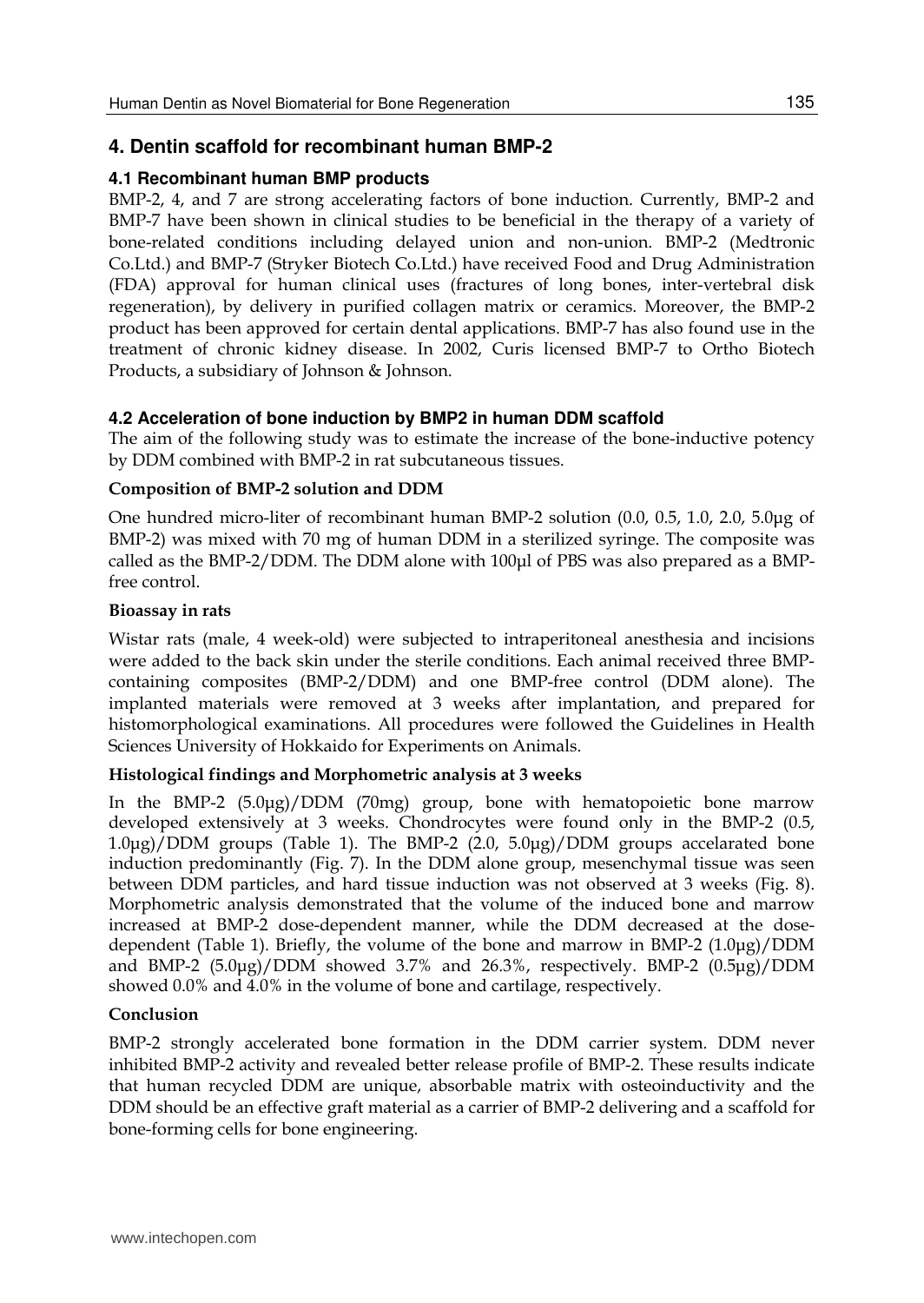

Induced bone (B) bridging between DDM (D) granules. Note: active osteoblast differentiation. Fig. 7. Photograph in BMP-2 (5.0μg)/DDM (70mg) at 3 weeks



Fibroblasts on surface of DDM granule with original dentinal tubes. Fig. 8. Photograph in DDM (70mg) alone at 3 weeks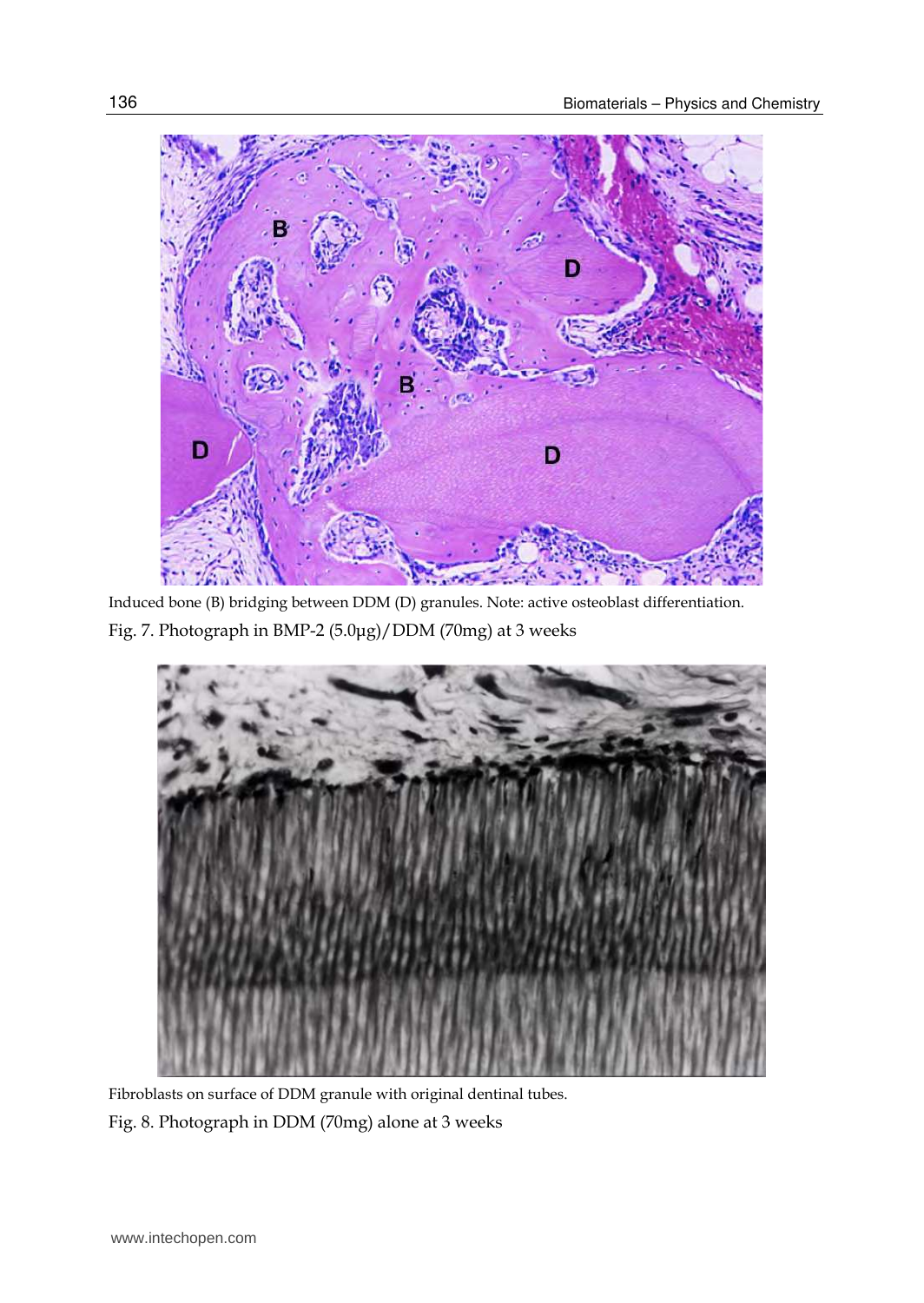|                                                                            | Dose of BMP-2 $(\mu g)$ |                 |                 |                 |                 |
|----------------------------------------------------------------------------|-------------------------|-----------------|-----------------|-----------------|-----------------|
|                                                                            |                         | 0.5             |                 |                 |                 |
| bone                                                                       |                         |                 | $3.7 \pm 1.41$  | $7.4 \pm 0.94$  | $20.3 \pm 4.64$ |
| cartilage                                                                  |                         | $4.0 \pm 0.81$  | $2.3 \pm 0.47$  | 0               |                 |
| bone marrow                                                                |                         |                 |                 |                 | $6.0 \pm 1.63$  |
| <b>DDM</b>                                                                 | $57.0 \pm 0.81$         | $43.3 \pm 3.39$ | $41.0 \pm 2.16$ | $40.3 \pm 1.69$ | $37.0 \pm 0.81$ |
| mesenchymal tissue                                                         | $40.7 \pm 0.94$         | $49.0 \pm 5.09$ | $48.0 \pm 3.85$ | $46.0 \pm 2.16$ | $32.7 \pm 5.73$ |
| connective tissue                                                          | $2.3 \pm 0.47$          | $3.7 \pm 1.24$  | $5.0 \pm 0.47$  | $6.3 \pm 0.47$  | $4.0 \pm 0.81$  |
| All tissue: $100\%$ , values: mean $\pm$ SD, N: 9, Explanted time: 3 weeks |                         |                 |                 |                 |                 |

The volume of bone and marrow showing a dose-dependent increase. The volume of DDM showing a dose-dependent decrease.

Table 1. Morphometry of BMP-2 dose-dependent study.

## **5. Material science for patients in the near future**

Biomaterials have had a major impact on the regenerative medicine and patient care for improving the quality of lives of human.

We have been challenging to be able to develop bioabsorbable materials, harmonized with living body, especially bone remodelling, using an innovative supersonic and acid-etching technology (Akazawa et al. 2010). Implanted biomaterials first contact to body fluid and cells. Human cells never live in dry condition. Generally, organ and tissue have interconnected porous structure for dynamic flow of body fluid. Material walls inhibit the body fluid permeation and the cell invasion. Therefore, we focused on the permeability of body fluid into the bulk of materials and the biomimetic structure for the living and working cells (Murata et al., 2007). Body fluid can permeate into collagenous materials such as DDM and DBM. Novel DDM material contains native growth factors, and adsorbs several proteins derived from body fluid. In addition, DDM with RGD sequences supports mesenchymal cell adhesion as anchorage matrix.

Most importantly, material scientists, engineers, and doctors must work together and cooperate as professionals for the development of functional materials and for the present and future of all patients.

## **6. References**

- Akazawa, T., Murata, M., Sasaki, T., Tazaki, J., Kobayashi, M., Kanno, T., Matsushima, K., Itabashi, K., & Arisue, M. (2005). Bio-absorption and osteoinduction innovation of bone morphogenetic protein-supported functionally graded apatites originated from cattle bone. *J Am Ceram Soc,* 88.,12., 3545-3548.
- Akazawa, T., Murata, M., Sasaki, T., Tazaki, J., Kobayashi, M., Kanno, T., Matsushima, K., & Arisue, M. (2006). Biodegradation and bioabsorption innovation of the functionally graded cattle-bone-originated apatite with blood compatibility. *J Biomed Mater Res,* 76A., 1., 44-51.
- Akazawa, T., Murata, M., Hino, J., Nakamura, K., Tazaki, J., Kikuchi, M., & Arisue, M. (2007). Materials design and application of demineralized dentin/apatite composite granules derived from human teeth. *Archives of Bioceramics Research,* 7., 25-28.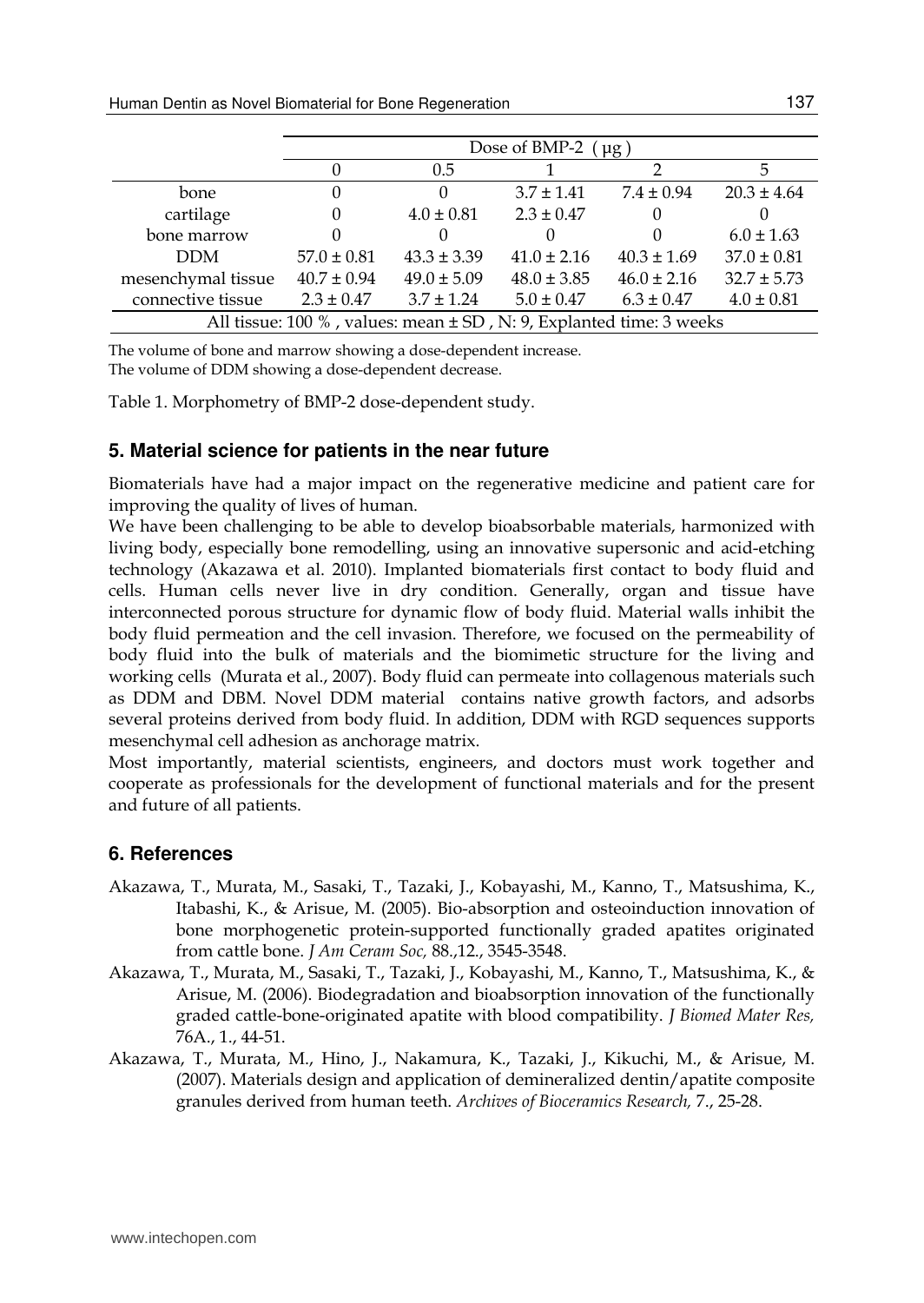- Akazawa, T., Murata, M., Takahata, M., Xianjun, D., Abe, Y., Nakamura, K., Hino, J., Tazaki, J., Ito, K., Ito, M., Iwasaki, N., Minami, A., Nakajima, T., & Sakamoto, M. (2010). Characterization of microstructure and bio-absorption of the hydroxyapatite ceramics modified by a partial dissolution-precipitation technique using supersonic treatment. *Journal of the Ceramic Society of Japan,* 118., 6., 535-540.
- Asahina, I., Watanabe, M., Sakurai, N., Mori, M., & Enomoto, S. (1997). Repair of bone defect in primate mandible using a bone morphogenetic protein (BMP)-hydroxyapatitecollagen composite. *J Med Dent Sci.,* 44., 3., 63-70.
- Artzi, Z., Weinreb, M., Givol, N., Rohrer, MD., Nemcovsky, CE., Prasad, HS., & Tal, H. (2004). Biomaterial resorption rate and healing site morphology of inorganic bovine bone and beta-tricalcium phosphate in the canine: a 24-month longitudinal histologic study and morphometric analysis. *Int J Oral Maxillofac Implants.,* 19., 3., 357-368.
- Bang, G. & Urist, MR. (1967). Bone induction in excavation chambers in matrix of decalcified dentin. *Arch Surg*, 94., 6., 781-789.
- Bessho, K., Tagawa, T., & Murata, M. (1990). Purification of rabbit bone morphogenetic protein derived from bone, dentin, and wound tissue after tooth extraction. *J Oral Maxillofac Surg*, 48., 162-169.
- Butler, WT., Mikulski, A., Urist, MR., Bridges, G., & Uyeno, S. (1977). Noncollagenous proteins of a rat dentin matrix possessing bone morphogenetic activity. *J Dent Res*, 56., 228-232.
- Finkelman, RD., Mohan, S., Jennings, JC., Taylor, AK., Jepsen, S., & Baylink, DJ. (1990). Quantitation of growth factors IGF-I, SGF/IGF-II, and TGF-beta in human dentin. *J Bone Miner Res.,* 5., 7., 717-23.
- Huggins, C., Wiseman, S., & Reddi, AH. (1970). Transformation of fibroblasts by allogeneic and xenogeneic transplants of demineralized tooth and bone. *J Exp Med,* 132., 1250- 1258.
- Huggins, CB., & Reddi, AH. (1973). Coagulation of blood plasma of guinea pig by the bone matrix. *Proc Natl Acad Sci U S A.,* 70., 3., 929-33.
- Inoue, T., Deporter, DA., & Melcher, AH. (1986). Induction of chondrogenesis in muscle, skin, bone marrow, and periodontal ligament by demineralized dentin and bone matrix in vivo and in vitro. *J Dent Res*, 65., 12-22.
- Ito, K., Arakawa, T., Murata, M., Tazaki, J., Takuma, T., & Arisue, M. (2008). Analysis of bone morphogenetic protein in human dental pulp tissues. *Archives of Bioceramics Research,* 8., 166-169.
- Kawai, T., & Urist*,* MD. (1989). Bovine tooth-derived bone morphogenetic protein. *J Dent Res*, 68., 1069-1074.
- Kim, YK., Kim, SG., Byeon, JH., Lee, HJ., Um, IU., Lim, SC., & Kim, SY. (2010). Development of a novel bone grafting material using autogenous teeth. *Oral Surg Oral Med Oral Pathol Oral Radiol Endod.,* 109., 4., 496-503.
- Kuboki, Y., Saito, T., Murata, M., Takita, H., Mizuno, M., Inoue, M., Nagai, N. & Poole, R. (1995). Two distinctive BMP-carriers induce zonal chondrogenesis and membranous ossification, respectively; geometrical factors of matrices for celldifferentiation. *Connective Tissue Research,* 31., 1-8.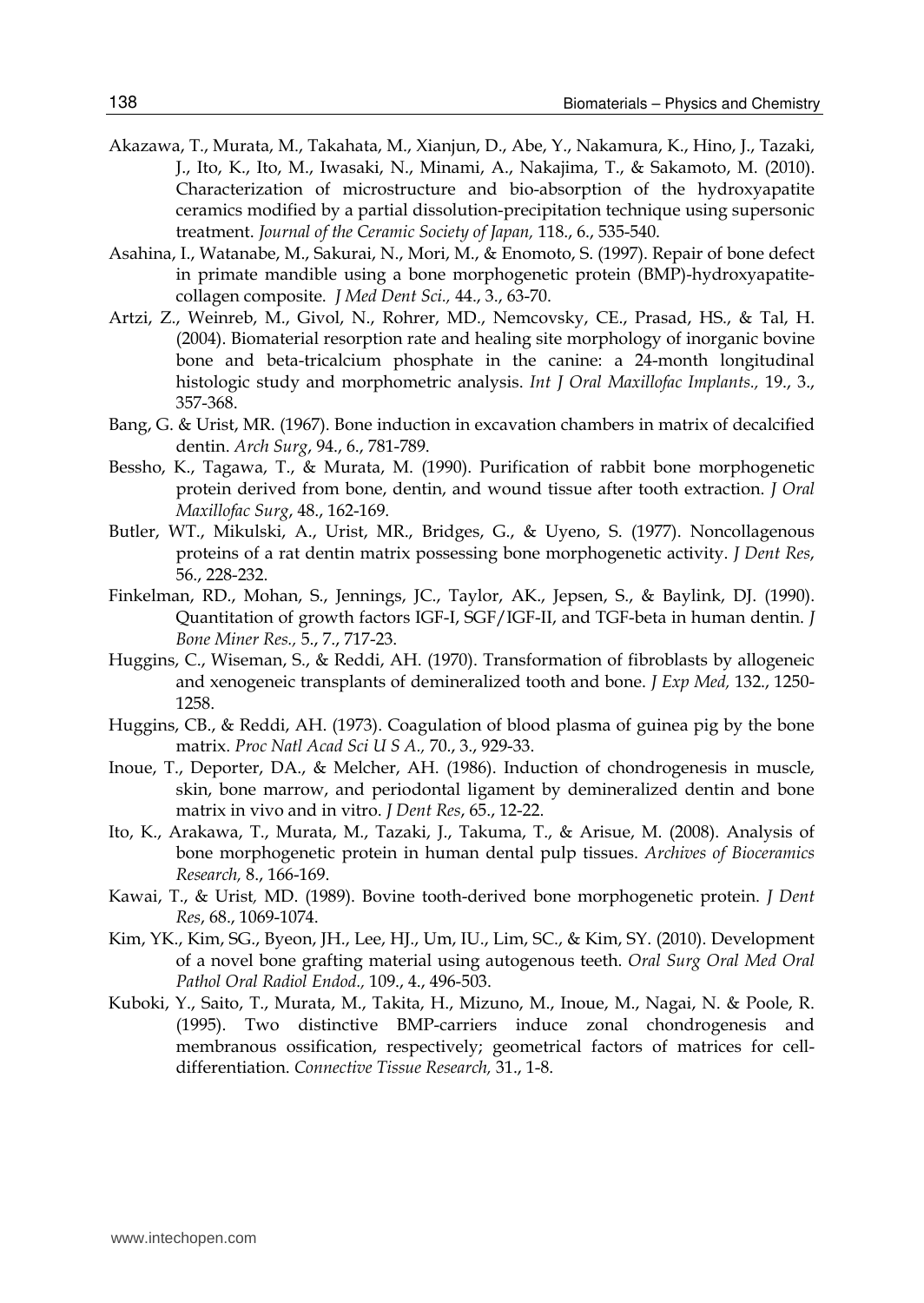- Murata, M., Inoue, M., Arisue, M., Kuboki, Y., & Nagai, N. (1998). Carrier-dependency of cellular differentiation induced by bone morphogenetic protein (BMP) in ectopic sites. *Int J Oral Maxillofac Surg,* 27., 391-396.
- Murata, M., Huang, BZ., Shibata, T., Imai, S., Nagai, N., & Arisue, M. (1999). Bone augmentation by recombinant human BMP-2 and collagen on adult rat parietal bone. *Int J Oral Maxillofac Surg,* 28., 232-237.
- Murata, M., Maki, F., Sato, D., Shibata, T., & Arisue, M. (2000). Bone augmentation by onlay implant using recombinant human BMP-2 and collagen on adult rat skull without periosteum. *Clin Oral Impl Res,* 11., 289-295.
- Murata, M., Arisue, M., Sato, D., Sasaki, T., Shibata, T., & Kuboki, Y. (2002). Bone induction in subcutaneous tissue in rats by a newly developed DNA-coated atelocollagen and bone morphogenetic protein. *Br J Oral Maxillofac Surg,* 40., 131-135.
- Murata, M. (2003). Autogenous demineralized dentin matrix for maxillary sinus augmentation in human. The first clinical report. 81th International Association for Dental Research, Geteburg, Sweden, 2003, June.
- Murata, M., Akazawa, T., Tazaki, J., Ito, K., Sasaki, T., Yamamoto, M., Tabata, Y., & Arisue, M. (2007). Blood permeability of a novel ceramic scaffold for bone morphogenetic protein-2. *J Biomed Mater Res,* 81B., 2., 469-475.
- Murata, M., Akazawa, T., Tazaki, J., Ito, K., Hino, J., Kamiura, Y., Kumazawa, R., & Arisue, M. (2009). Human Dentin autograft for bone regeneration - Automatic pulverizing machine and biopsy –. *Bioceramics 22*, 22., 745-748.
- Murata, M., Kawai, T., Kawakami, T., Akazawa, T., Tazaki, J., Ito, K., Kusano, K., & Arisue, M. (2010a). Human acid-insoluble dentin with BMP-2 accelerates bone induction in subcutaneous and intramuscular tissues. *Journal of the Ceramic Society of Japan*, 118., 6., 438-441.
- Murata, M., Akazawa, T., Takahata, M., Ito, M., Tazaki, J., Hino, J., Nakamura, K., Iwasaki, N., Shibata,T., & Arisue, M. (2010b). Bone induction of human tooth and bone crushed by newly developed automatic mill. *Journal of the Ceramic Society of Japan*, 118., 6., 434-437.
- Reddi, AH. (1974). Bone matrix in the solid state:geometric influence on differentiation of fibroblasts. *Adv Biol Med Phys,* 15., 1-18.
- Sampath, TK., & Reddi, AH. (1983). Homology of bone-inductive proteins from human, monkey, bovine, and rat extracellular matrix. *Proc Natl Acad Sci USA,* 80., 6591- 6595.
- Takaoka, K., Koezuka, M. & Nakahara, H. (1991). Telopeptide-depleted bovine skin collagen as a carrier for bone morphogenetic protein. *Journal of Orthopaedic Research,* 9., 902- 907.
- Urist, MR. (1965). Bone: Formation by autoinduction. *Science*, 150., 893-899.
- Urist, MR., Iwata, H., Ceccotti, PL., Dorfman, RL., Boyd, SD., McDowell, RM., & Chien, C. (1973). Bone morphogenesis in implants of insoluble bone gelatin. *Proc Nat Acad Sci USA,* 70., 3511-3515.
- Urist, MR., Mizutani, H., Conover, MA., Lietze, A., & Finerman, GA. (1982) Dentin, bone, and osteosarcoma tissue bone morphogenetic proteins. *Prog Clin Biol Res,* 101., 61- 81.
- Wang, EA., Rosen, V., D'alesandro, JS., Bauduy, M., Coredes, P., Harada, T., Israel, DI., Hewick, RM., Kerns, KM., La Pan, P., Luxenberg, DP., Mc Quaid, D., Moutsatsos,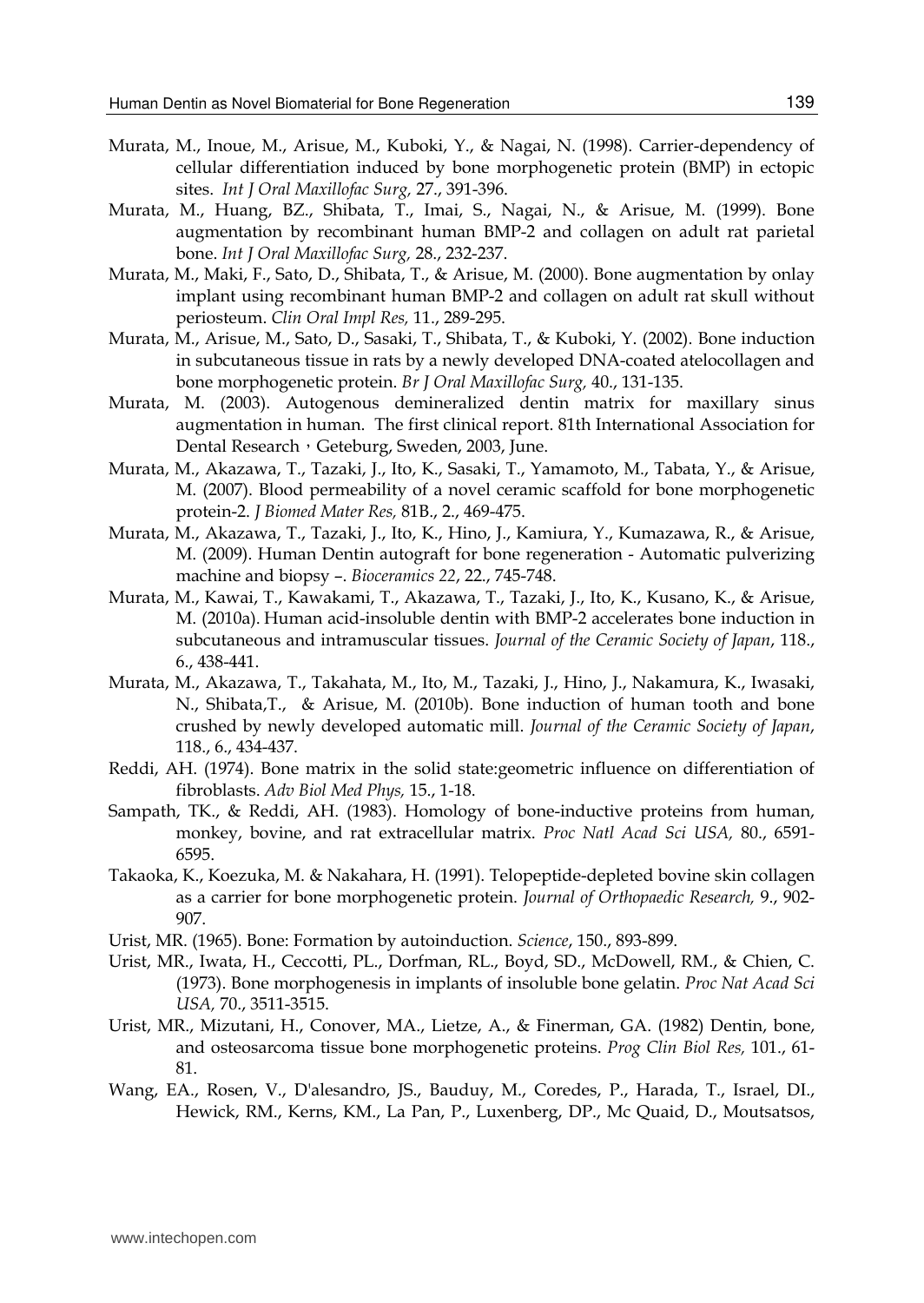IK., Nove, J., & Wozney, JM. (1990). Recombinant human bone morphogenetic protein induces bone formation. *Proc Natl Acad Sci USA* 87., 2220-2224.

- Wozney, JM., Rosen, V., Celeste, AJ., Mitsock, LM., Whitters, MJ., Kriz, RW., Hewick, RM., & Wang, EA. (1988). Novel regulators of bone formation: molecular clones and activities. *Science,* 242., 1528-1534.
- Yeomans, JD. & Urist, MR. (1967). Bone induction by decalcified dentine implanted into oral, osseous and muscle tissues. *Arch Oral Biol,* 12., 999-1008.